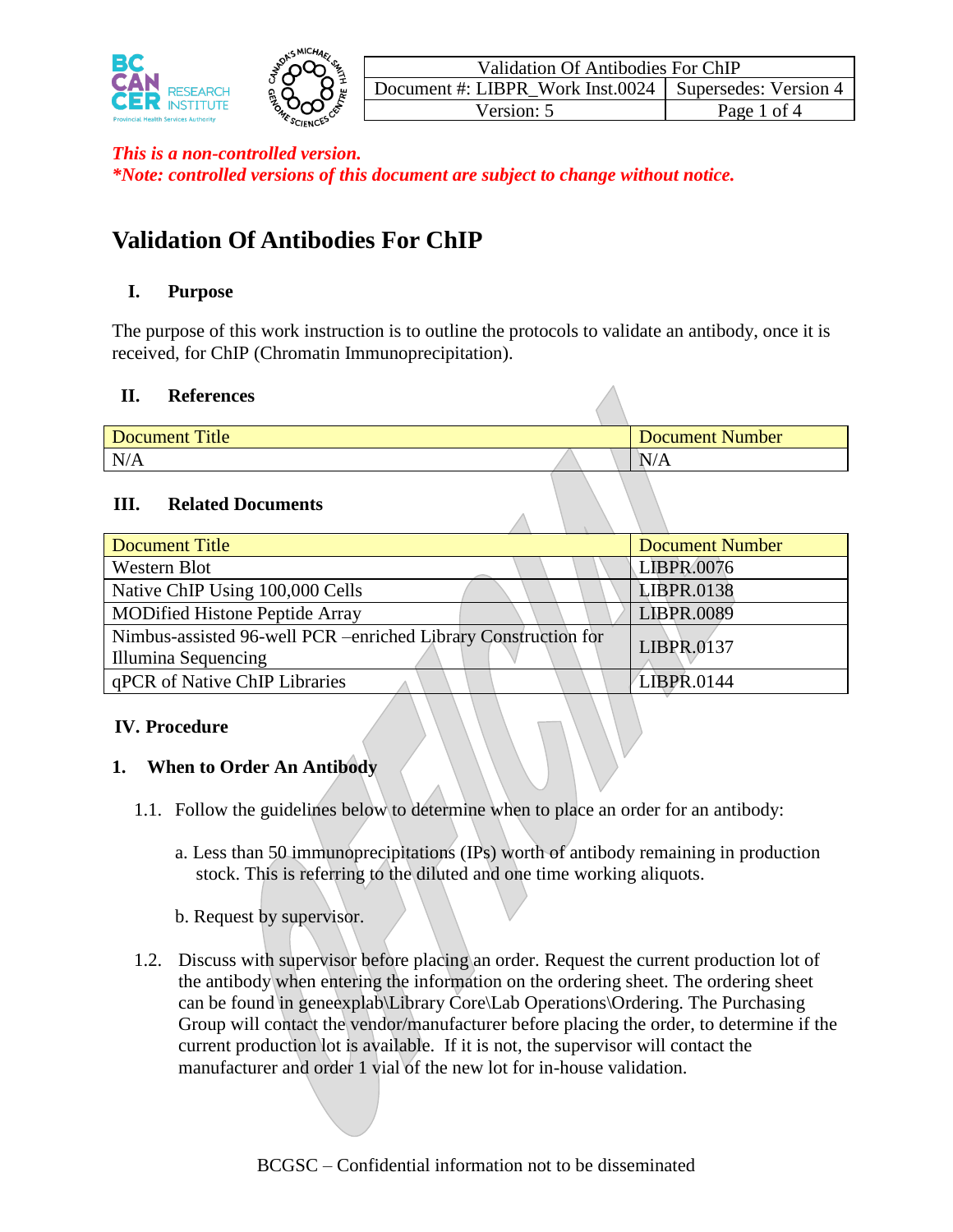

#### **2. Receiving/Storing and Barcoding the Antibody(ies)**

- 2.1. Vial(s) of antibody are shipped on either dry ice, wet ice or at room temperature. The containers are placed in the  $6<sup>th</sup>$  floor Library Core receiving area once received by the Purchasing team.
- 2.2. Remove the vial and the data sheet from the shipping container. Quickly check the data sheet for the lot# of the antibody. If the lot # is not listed, write the lot#, which is on the vial, on the data sheet. Also note the receiving date on the data sheet.
- 2.3. Pooling Antibodies:
	- 2.3.1. If more than one vial of same antibody type is received; the vials of antibodies are pooled by lot# if they are shipped within the same order. Follow the criteria listed below to determine whether or not the vials should be pooled:
		- a. Same order, same shipment arrival, same Lot# POOL
		- b. Same order, different shipment arrival, same Lot# DO NOT POOL
		- c. Same order, same/different shipment arrival, different Lots# DO NOT POOL
	- 2.3.2. Make an aliquot for validation to avoid repeated freeze / thaw cycle.
- 2.4. Transfer the vial to the -20 $\degree$ C freezer or 4 $\degree$ C fridge, depending on the manufacturer's recommendation for optimal storage conditions and place the vial in the 'Antibodies to be Validated' box.
- 2.5. Your supervisor will generate solution IDs (sol#) in LIMS for the vial or pooled vial of antibody and the aliquot with the information from the data sheet. Antibody info such as concentration, clonality, special note, antibody volume etc. will also be entered by supervisor. This information will be tracked in 'Antibody Inventory Tracking' page in LIMS.
- 2.6. Place the sol# barcode on the antibody vial and the aliquot for validation accordingly.
- 2.7. Scan the antibodies into the 'Pending Validation' box (rac116433) located in the  $-20^{\circ}$ C freezer or '4C Fridge' box (rac27643).
- 2.8. Note the solution ID (stock) on the data sheet and keep it in the Antibodies Binder as a reference.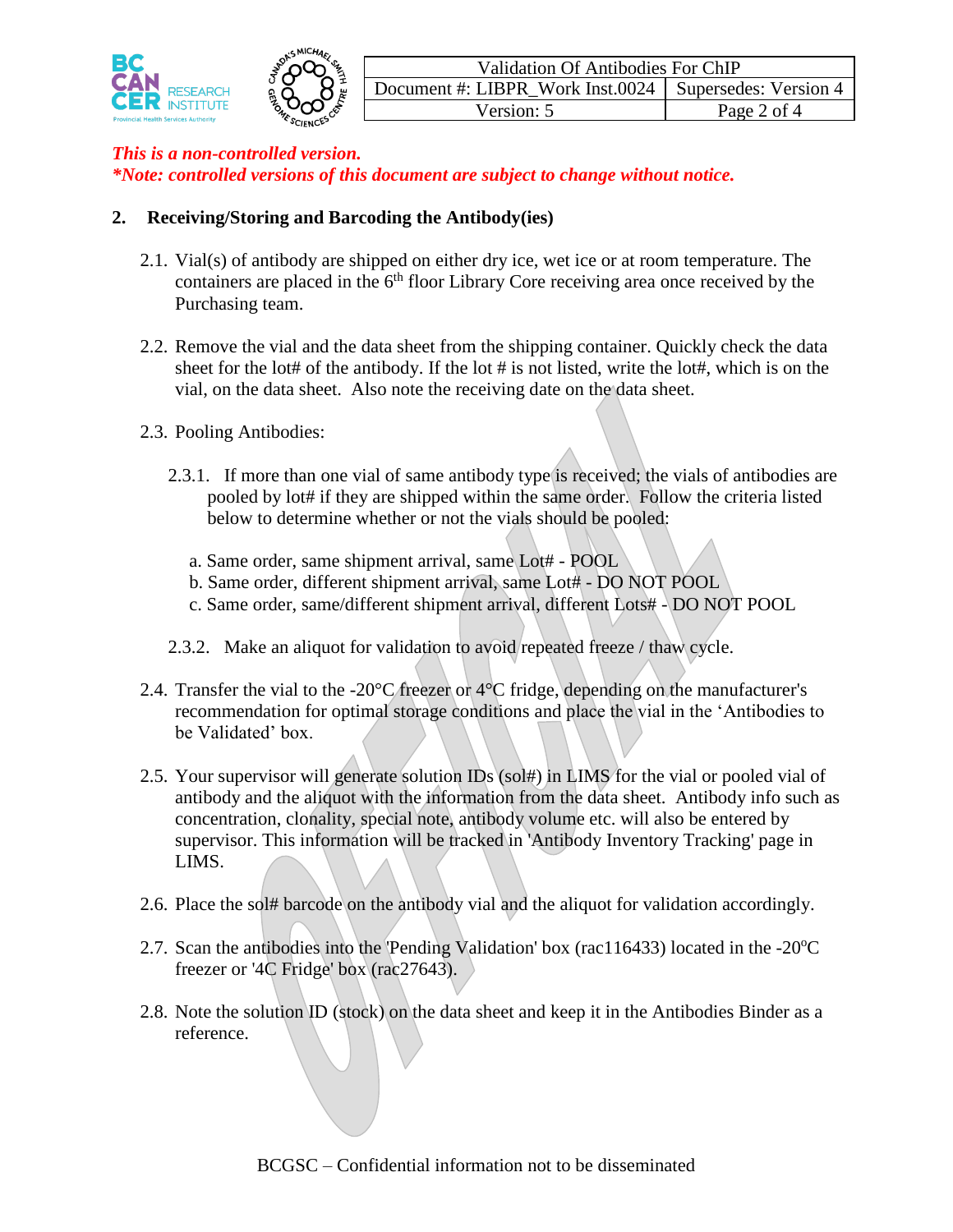

#### **3. Processes to Complete to Validate the Antibody**

- 3.1. The following processes are to be completed to validate new antibody received:
	- 3.1.1. Western Blot Analysis (WB) using document LIBPR.0076- Antibody Validation Western Blot.
	- 3.1.2. Histone Peptide Array (PA) using document LIBPR.0089- MODified Histone Peptide Array.
	- 3.1.3. ChIP in HL60 cells using document LIBPR.0138- Native ChIP Using 100,000 Cells.
	- 3.1.4. Library Construction and qPCR using documents LIBPR.0137- Nimbus-assisted 96-well PCR –enriched Library Construction for Illumina Sequencing and LIBPR.0144- qPCR of Native ChIP Libraries.
- 3.2. The following criteria, shown in Figure 1, should be followed when a shipment of an antibody arrives when determining method of validation (Pooled Vials or Singlets).

| <b>Antibody</b>                                        | <b>Western</b> | <b>Peptide</b><br><b>Array</b> | <b>Native ChIP</b> | LC including<br>qPCR | <b>Sequencing</b> |
|--------------------------------------------------------|----------------|--------------------------------|--------------------|----------------------|-------------------|
| Lot same as<br>production                              | Ν              |                                |                    |                      | N                 |
| Lot different than<br>production                       |                |                                |                    |                      |                   |
| Monoclonal (same<br>OR different lot as<br>production) | N              |                                |                    |                      |                   |

Figure 1

# **4. Send out Results and Confirm Results With Supervisors**

- 4.1. Summarize the results of the processes listed in Step 3 in a powerpoint presentation. Include all pertinent details such as type and amount of chromatin used to validate the antibody, gel images, Agilent profiles, and any technical issues encountered during the processes. If unsure, consult supervisor.
- 4.2. Send the PowerPoint document via email to supervisors. Upon confirmation that the antibody has been passed and is suitable for production, proceed to the following step.